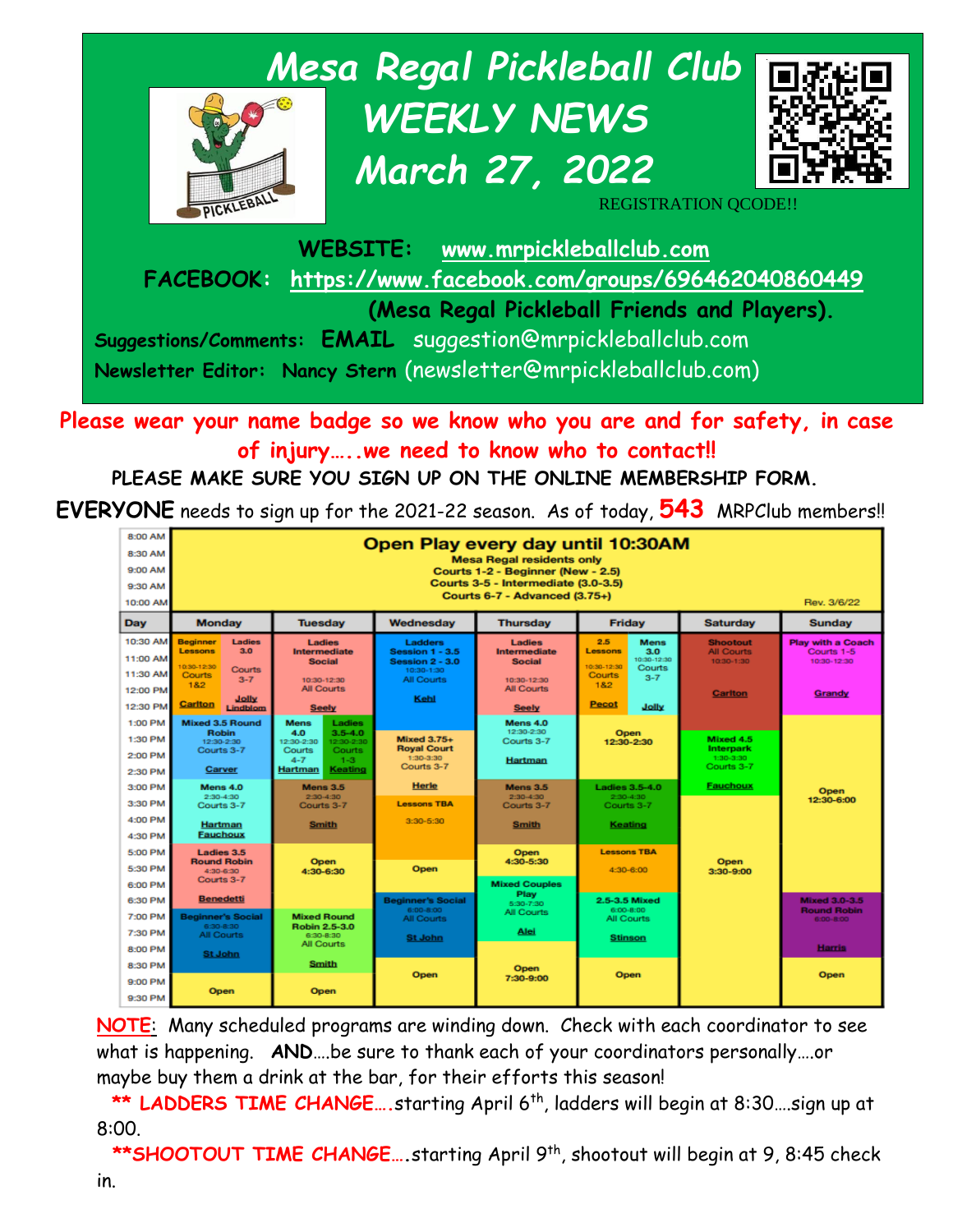## **LAST NEWSLETTER OF THE 2021-22 SEASON**





Well, I must say it is a lot easier to write the newsletter from Mesa than Nanaimo, B.C. (the 2020-21 Covid season)!! Thanks to all of you for keeping up to date weekly by reading the **TWENTY-TWO** newsletters that the club has put out this season. **DID YOU** 

**KNOW**….our MRPClub Weekly Newsletter is being sent out to **993** subscribers this week. **THAT IS AMAZING**! We are however, reaching our limit for free software usage with MailChimp…..so those who have not clicked on the newsletter in the last two years, will be removed and unsubscribed.

The newsletter was first started in February 2014 when the outgoing MRPC Board felt there was a need for better membership communication. As an incoming member of the MRPC Board, I took on this responsibility and have had fun with it for **EIGHT** years. Please, if there is anyone else in our club who would like to take over this responsibility, email Nancy at [newsletter@mrpickleballclub.com](mailto:newsletter@mrpickleballclub.com) .

## **REMEMBER…..KEEP ON DRINKING!!**

#### **SHOULD WE KEEP SAVING OUR CANS?.....YES**

Thanks to Gina Trammel, you can **keep on drinking** and taking your cans to the pickleball patio until the end of April then you can take any cans to Gina's, SITE# 1779 to store for the fall can run. **THANKS EVERYONE……**

**FOR DRINKING & LOOKING AFTER OUR ENVIRONMENT!!!**



**KEEP DRINKING (and DINKING)**



#### **MRPClub THANK YOU TO COORDINATORS AND COMMITTEE CHAIRS**

The MRPClub Executive hosted a **THANK YOU** for all our program coordinators and committee chairpersons last week. Club President, Clarence, thanked everyone for providing so many playing opportunities for our members at our club. He also outlined some of the ideas the Board has, to help coordinators and players sign up for the variety of events in a more efficient way. We all look forward to the fall to see what wonderful new ways we can sign up for a scheduled event.

Clarence also wanted to share a message from our resort manager, Gloria, on the announcement of the new 21 courts we have all heard about.

' *I'm afraid I can't disclose any additional information in writing at this time but, we are moving steadily towards announcement soon. I will make sure then, to make a grand announcement as it will be exciting news! As I've expressed...The best is yet to come!!*

*Please convey our appreciation for a fabulous season to all pickleball members and to you; our heartfelt "THANK YOU" for your leadership and continued efforts to making our pickleball club the best in the valley!* '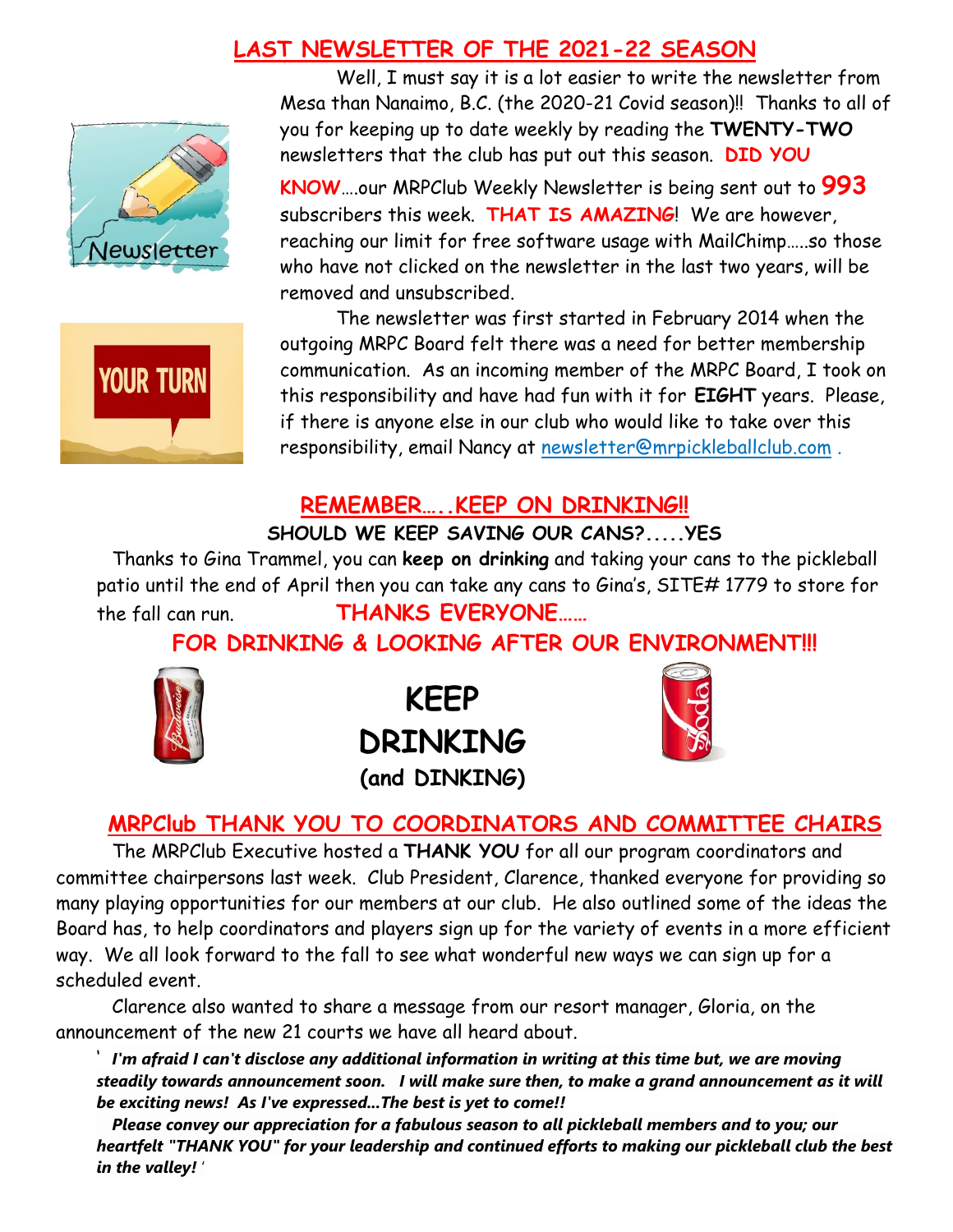**A great wind up and info for our coordinators and committee chairs!! Thank you MRPClub!**



THANK YOU MRPClub VOLUNTEERS!





## **THANKS FOR THE COURT WINDSOCKS!!**



With all this wind we had this season, have you noticed the new windsocks on the courts? A huge **THANK YOU** to **Steve Gibson** who purchased and placed the windsocks where us players can see them. It is such a help to know what the heck that wind is doing when you are going to serve that pickleball. Thanks again, Steve, for thinking of our club!!



## **WEDNESDAY LADDERS**

Want to sign up for ladders play? \*\*Email Marilyn at [m.greenekehl@gmail.com](mailto:m.greenekehl@gmail.com) to get your name on the list! **NOTE: New start time April 6th….8:30 with sign in at 8:00**



## **LADDERS COURT WINNERS – March 9 - CONGRATS TO ALL!!**

#### First Session-3.5

Court 1 – Don L-57, Barb H-44, Sue J-38, Donita-35

Court 2 – Stan-51, Doug D-51, Mary Lou-49, Rick J-39

Court 3 – Kevin K-56, Jim J-38, Chic-33, Barb B-31

- Court 4 Sharon-53, Ric-48, Doug T-45, Lois-36
- Court 5 Marilyn-48, Dan G-42, Carol-38, Gina-37
- Court 6 Bill S-51, Colleen-41, Larry B-34, Tom-32
- Court 7 Brian B-60, Steve-54, Jay-54, Bruce-36

#### Second Session-3.0

Court 1 – Kathy-57, Joan-46, Susan T-31, Julia-30 Court 2 – Jeanne-51, Chuck B-42, Brian-38, Elaine-37 Court 3 – Dave S-54, Gary-42, Heidi-40, Don G-38 Court 4 – Nora-54, Rod-45, Cindy-45, Chris G-34 Court 5 – Greta-46, Marty-44, Larry-43, Bob-43 Court 6 – Tom-50, Bob )-47, Bob G-38, Janet T-29 Court 7 – Sam O-47, Steve-45, Colleen-44, Ray-22